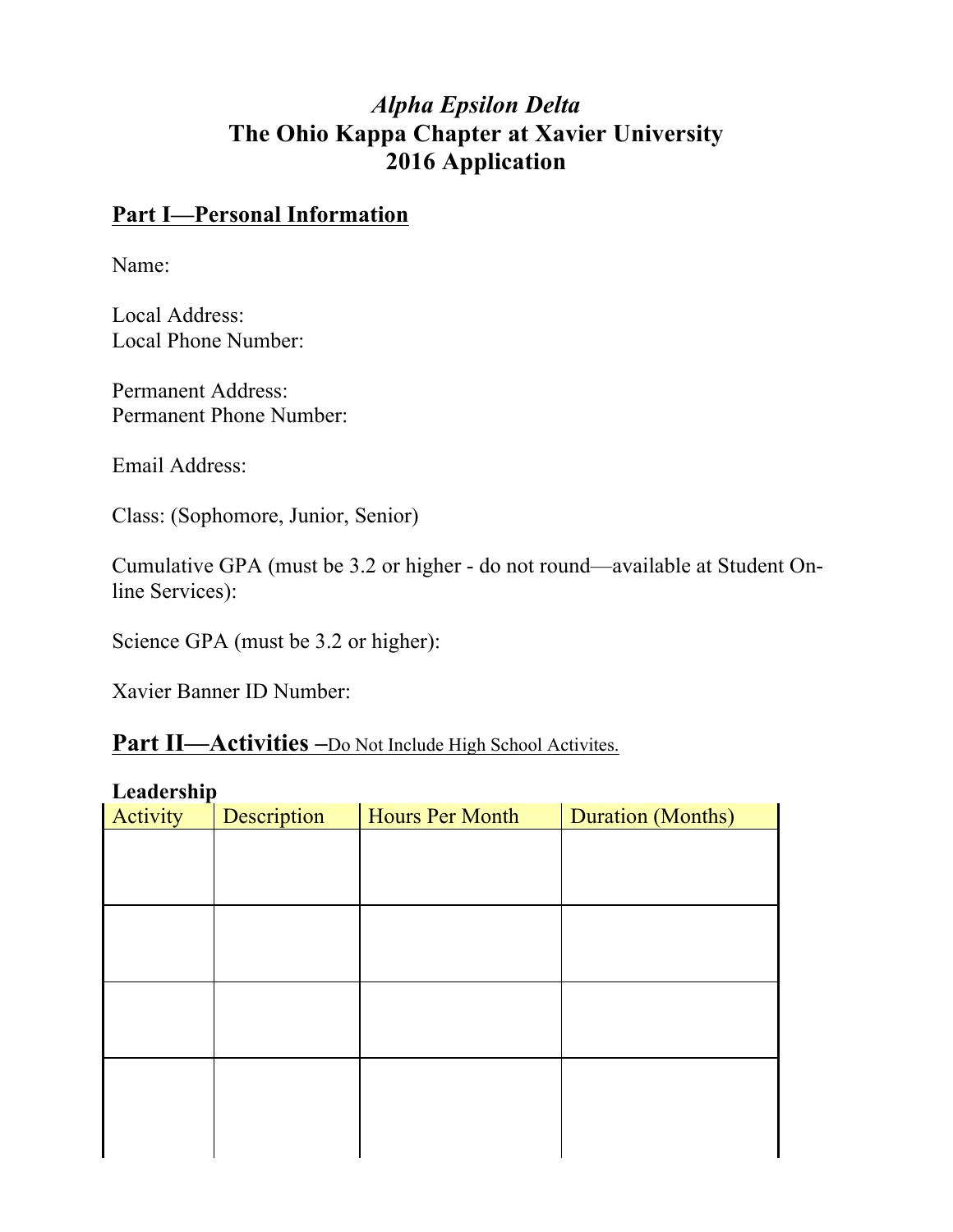| <b>Service</b> |             |                        |                          |
|----------------|-------------|------------------------|--------------------------|
| Activity       | Description | <b>Hours Per Month</b> | <b>Duration (Months)</b> |
|                |             |                        |                          |
|                |             |                        |                          |
|                |             |                        |                          |
|                |             |                        |                          |
|                |             |                        |                          |
|                |             |                        |                          |
|                |             |                        |                          |
|                |             |                        |                          |
|                |             |                        |                          |
|                |             |                        |                          |
|                |             |                        |                          |
|                |             |                        |                          |
|                |             |                        |                          |
|                |             |                        |                          |
|                |             |                        |                          |
|                |             |                        |                          |
|                |             |                        |                          |
|                |             |                        |                          |
|                |             |                        |                          |
|                |             |                        |                          |

## **Work Experience**

| л.<br>Activity | Description | Hours Per Month | <b>Duration (Months)</b> |
|----------------|-------------|-----------------|--------------------------|
|                |             |                 |                          |
|                |             |                 |                          |
|                |             |                 |                          |
|                |             |                 |                          |
|                |             |                 |                          |
|                |             |                 |                          |
|                |             |                 |                          |
|                |             |                 |                          |
|                |             |                 |                          |
|                |             |                 |                          |
|                |             |                 |                          |
|                |             |                 |                          |
|                |             |                 |                          |
|                |             |                 |                          |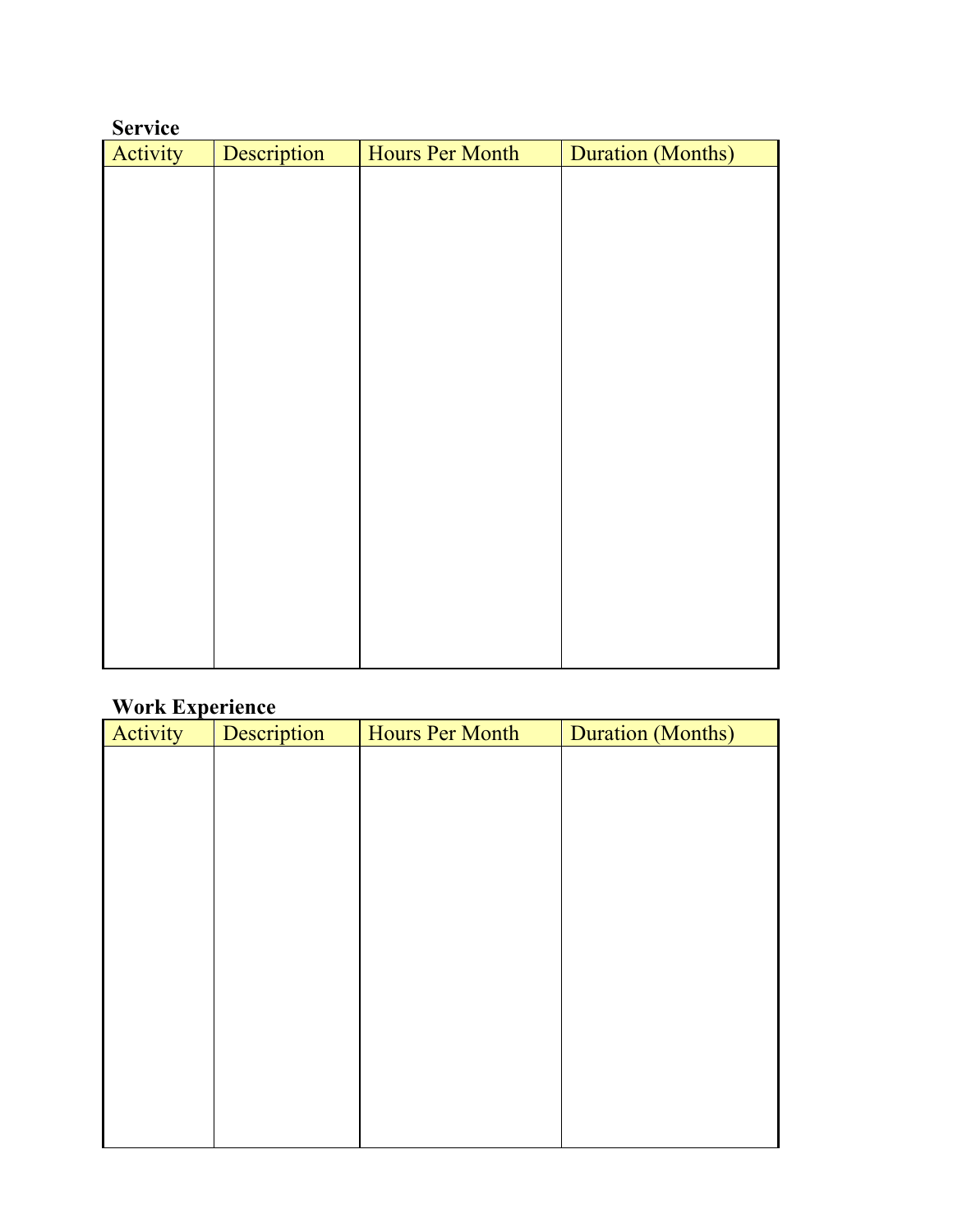## **Miscellaneous (Sports, Extracurricular, etc.)**

| Activity | $\overline{\phantom{a}}$<br>Description | - - - - -<br>Hours Per Month | <b>Duration (Months)</b> |
|----------|-----------------------------------------|------------------------------|--------------------------|
|          |                                         |                              |                          |
|          |                                         |                              |                          |
|          |                                         |                              |                          |
|          |                                         |                              |                          |
|          |                                         |                              |                          |
|          |                                         |                              |                          |
|          |                                         |                              |                          |
|          |                                         |                              |                          |
|          |                                         |                              |                          |
|          |                                         |                              |                          |
|          |                                         |                              |                          |
|          |                                         |                              |                          |
|          |                                         |                              |                          |
|          |                                         |                              |                          |
|          |                                         |                              |                          |
|          |                                         |                              |                          |
|          |                                         |                              |                          |
|          |                                         |                              |                          |

## **Honors and Awards**

| Activity | Description | Hours Per Month | <b>Duration (Months)</b> |
|----------|-------------|-----------------|--------------------------|
|          |             |                 |                          |
|          |             |                 |                          |
|          |             |                 |                          |
|          |             |                 |                          |
|          |             |                 |                          |
|          |             |                 |                          |
|          |             |                 |                          |
|          |             |                 |                          |
|          |             |                 |                          |
|          |             |                 |                          |
|          |             |                 |                          |
|          |             |                 |                          |
|          |             |                 |                          |
|          |             |                 |                          |